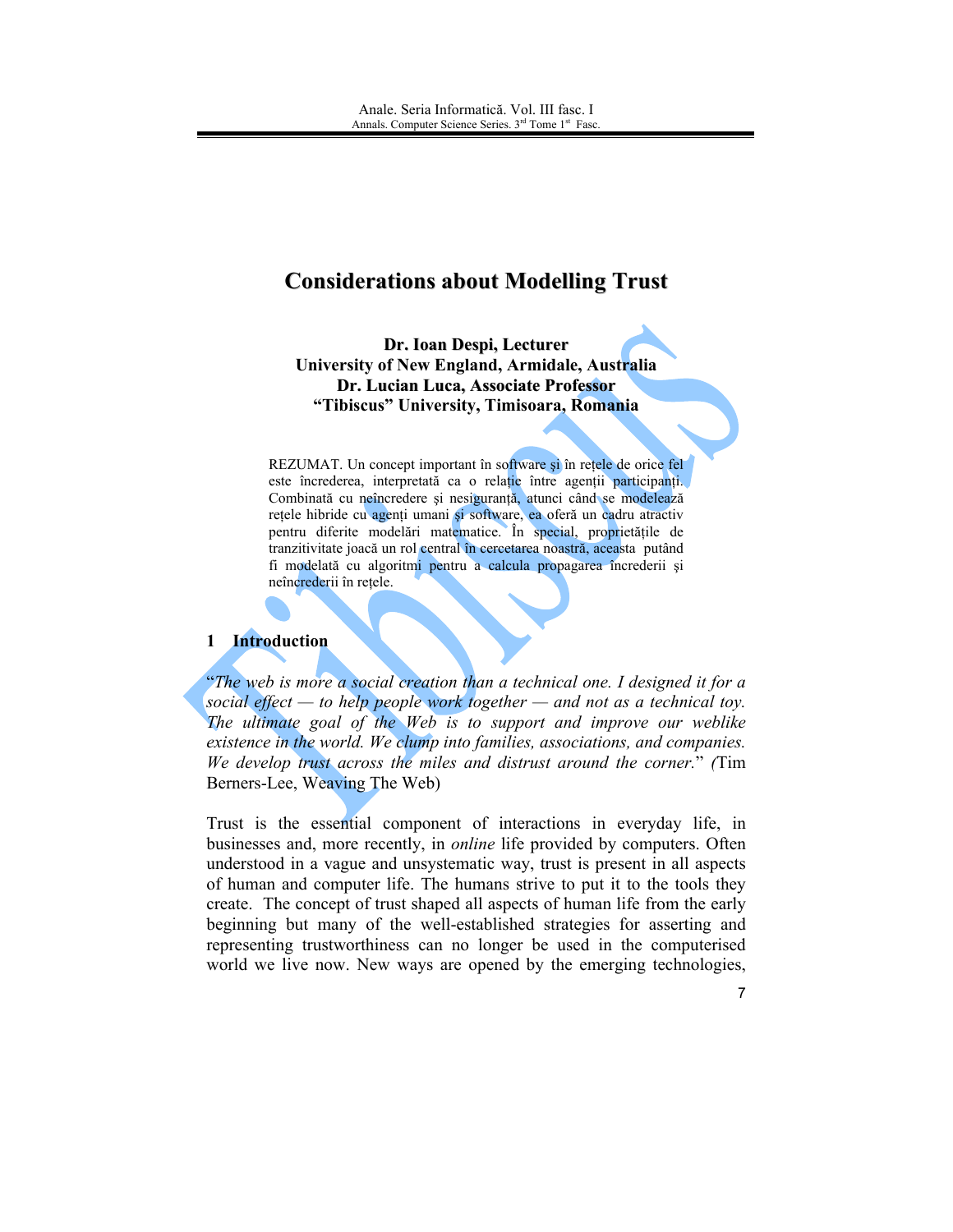and new challenges face the scientists. The World Wide Web "will soon reflect the full complexity of trust relationships among people, computers, and organisations" [KR97]. Computers networks and Internet (with all its ingredients) are increasingly shifting us from the old, familiar and direct style of interacting. According to The paradigm of the last decade is collaboration. Nowadays we may collaborate online with people or organisations we have never met and/or heard of before. After finishing our projects, probably we'll never meet them again. Collaboration means trust, and because we deal with persons and machines we never met before, we have to compute it by using algorithms. Our problem is to determine how much one person or machine – say *agent* – in a network should trust another person or machine, on the same network or from elsewhere on the Internet.

We start by presenting the nature of social and machine belief, trust and reputation (Section 2), then we continue with the new main places where trust is required (Section 3), then in Section 4 we outline our model, and we conclude in Section 5.

#### **Belief, Trust, and Reputation**  $\overline{2}$

Computers and Internet imply a lot of interactions between humans, machines and programs (in a word: *agents*, and the system is called  $MAS$  – Multi-Agent System) for needed resources (information, services, or tangible goods). These interactions are risky, as agents make agreements, which may or may not be fulfilled, so agents must predict outcome of interactions and must predict and avoid unreliable agents. Belief, trust and reputation model these predictions.

A belief is an assumed truth. It means it can be challenged, reformed and changed. The relations must be based on *trust*: agents must be confident that other agents will do what they have been asked and only what they have been asked. A *reputation* is "an expectation about an agent's behaviour based on information about or observations of its past behaviour. "[AH00]

Agents create *beliefs* to anchor their understanding of the world around them. Once they have formed a belief, they will tend to persevere with that belief. There are many types of belief. One of the simplest beliefs is that something (e.g., F) exists *(existence)*. If an agent is such that what it perceives is an internal inference of what happens in the outer world, the first belief in its knowledge base  $\Delta$  is that what it perceives truly exists. The existence can have temporal and morphological aspects: F can come into existence at a point in time, it can change into something else (F becomes

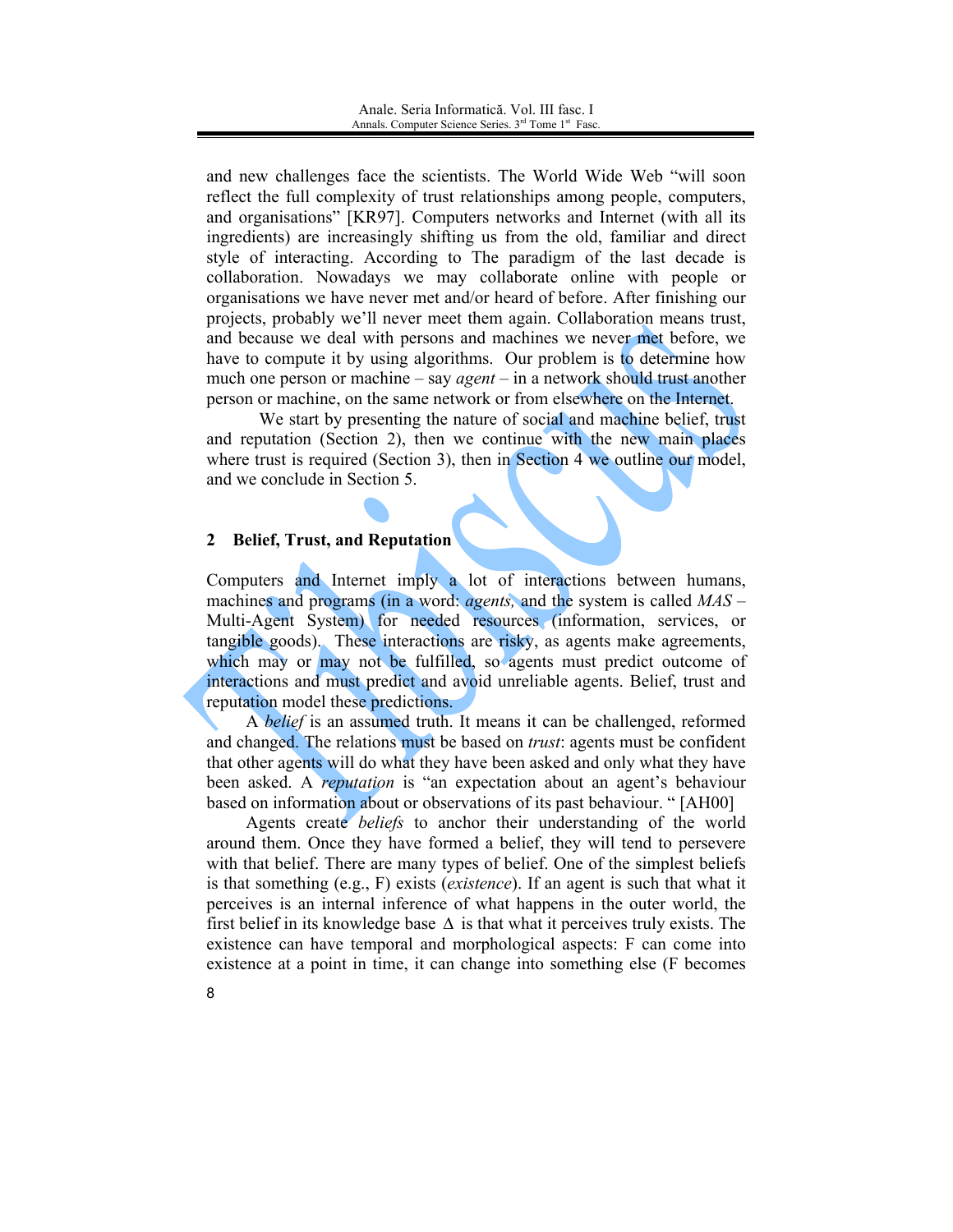G), or it can even disappear. Association  $(F : G)$  means that agents understand things in term of other things, and the knowledge base should include a map of similar things (F is *like G*). Equivalence ( $F = G$ ) is when agents assume things are more or less the same, *causation* ( $F \rightarrow G$ ) is the logical implication, and *enaction* (F happens) occurs when agents should accept an imperfect world and believe in the flow of time and the change of the world around them. Based on their attitude to the world and on other agents around them, agents can use two different methods to build beliefs.

- 1. Self-generated beliefs. They are those beliefs agents create themselves, by experience and/or reflection and by distrusting experts or other authorities.
	- a. *Experience* is the ultimate method an agent has to finding the truth. Experience means observing and trying things out in practice and getting a lot broader range of evidence before committing to a belief.
	- b. Reflection. This is the opposite to experience in that it is internal rather than external, and it can also be complimentary, as an agent either reflects after an experience or it seeks experiences after internal reflection. Reflection includes general musing about things and building internal models which help to explain the world around.
- 2. *Externally-generated beliefs*. The alternative to finding things out is to take on board things the other agents have found out. Agents who generally prefer to accept beliefs from other agents have a greater need for a sense of control.
	- a. *Experts* are agents who have proven themselves to have knowledge in particular areas, by means of special qualifications and skills. Agents who seek experts are relatively pragmatic: they trust but not blindly; they a re looking for someone to help in a specific area.
	- b. *Authority* differs from an expert because of their position and not because any other reasonable proof that they know well what they are talking about. Agents who believe (only) authorities are followers and a gullible and easy to persuade by hackers or malicious programs.

A good agent is a combination of all of these. When a hacker or an intruder is seeking to change beliefs, it will try to find out where the agents get their beliefs from. If they come from self-generated beliefs, then hacker gives to them experiences or rational arguments; if they are more external,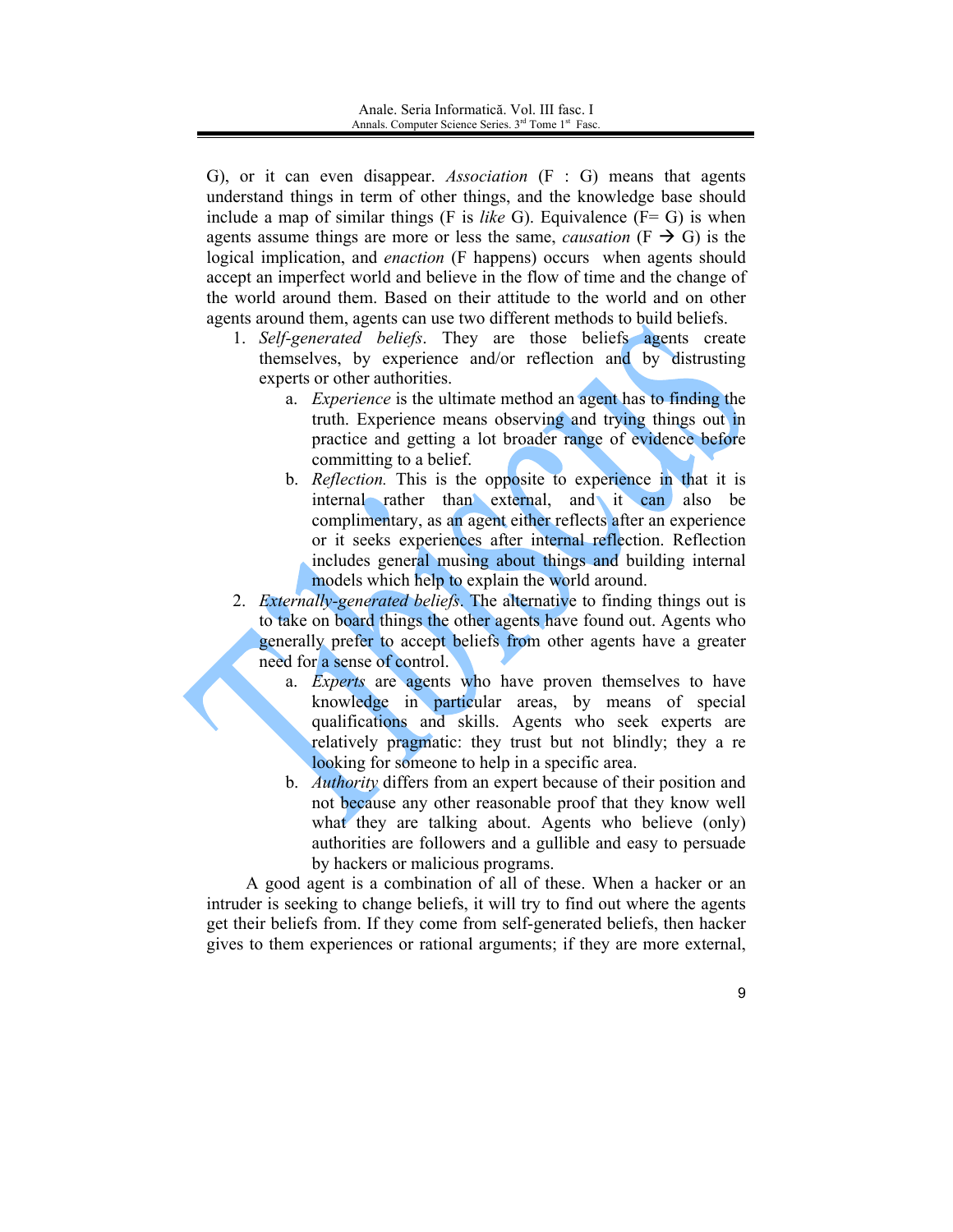then pose as an expert or authority, or bring in someone who can fulfil the appropriate role.

The problem of belief change appears whenever an agent's model of the world needs to be modified by the addition of new information describing changes in the world or by showing that the initial set of beliefs was incorrect. Formally, given an initial knowledge base  $\Delta$  and a new piece of information  $\delta$  to be incorporated into it, what should the new database be? If  $\delta$  is consistent with  $\Delta$ , then the new database is simply the addition of  $\delta$  to  $\Delta$ . The operation of incorporating a new piece of information into an existing database can be differentiate in belief revision and belief update. Belief revision means that beliefs may have been wrong and in need of revision, whereas *belief update* says that the beliefs were correct, but the world has in the meantime evolved and the beliefs have to be updated **TKM911** 

Based on the role assigned in the revision process to the agent's reasons for holding its beliefs, there are two main approaches to believe revision, foundation and coherence. In the *foundation theory of belief revision*, the agent's beliefs are seen as a structure transcending the purely logical relations between them: starting with a set of basic or self-justified beliefs, other beliefs are seen as justified by some other beliefs, and so on. In the revision process some basic beliefs can be eliminated, and so the revision will propagate in the entire hierarchy of beliefs. In the *coherence theory of belief revision*, the main goal of the agent is to maintain the overall coherence of its beliefs when new information arrives [Gar90].

The dictionary defines *trust* as "the trait of trusting; of believing in the honesty and reliability of others" (http://www.wordreference.com). As synonyms for trust, we get confidence, dependence, faith, hope, reliance, and stock; as related words, we get assurance, certainty, certitude, belief, credit, sureness, entrustment, positiveness, credence. The complex subject of trust has been explored for a long time and by a large palette of disciplines, from economics, psychology, sociology, history, philosophy to computer science. Each discipline approached the subject from a personal point of view and tried to produce definitions and delimitations. Moreover, the concept of trust is unclear in philosophical, sociological or technical sense also [Sel97]. For instance, "trust is a psychological state comprising the intention to accept vulnerability based upon positive expectations of the intentions or behaviour of another" [RSBC98], or "an individual's belief in, and willingness to act on the basis of, the words, actions, and decisions of another" [LMB98], or [trust] "...begins where predictions end" [LW85], etc.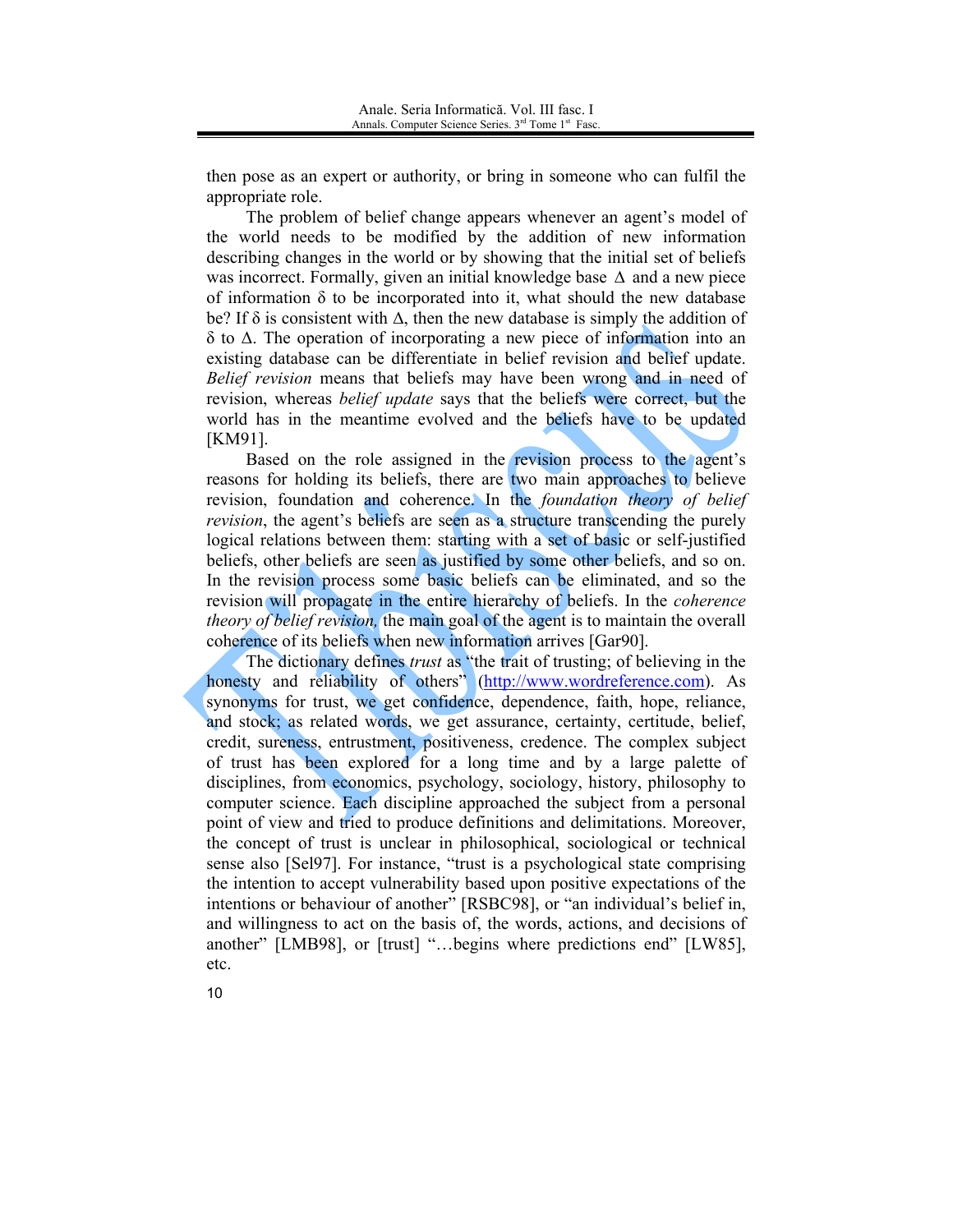In psychology, trust is often considered to be little more than an individual psychological state that has more to do with a specific individual and his psychological and sociological make-up than with some real-life state of affairs [LW85]. The sociological studies on trust make distinction between trust in people and trust in abstract systems. Interpersonal trust is based on mutual involvement and in the faith in the integrity of the other person. The abstract system is, for instance, the user interface through which the user accesses the web and trust in the abstract systems is a personal and subjective feeling of day-to-day security, which in turn forms the basis for social life [Gid89]. Philosophically, trust is to be separated from confidence and faith, even if one can find a partially overlapping.

Trust is connected with *vulnerability*, it is "the **condition** in which one exhibits behaviour that makes one vulnerable to someone else, not under one's control" [Zan72]. Without vulnerability, there is no need for trust. An agent is making himself vulnerable in order to accomplish a goal. Trust (cooperative) is also connected with *distrust* (competitive), defined as "the confident expectation that another individual's motives, intentions, and behaviours are sinister and harmful to one's own interest" The relationship  $(http://www.beyond intractability.org/m/distrust.jsp).$ between trust and distrust is not a simple one. One approach started with a full-trust relation and considered distrust as a negative trust, but this raised a lot of problems, both philosophical and algorithmic (they got negative probabilities, for instance). We'll come with a different solution, combining trust, distrust and uncertainty.

The primary property of trust is *transitivity*: if agent X trusts agent Y and agent Y trusts agent Z, then agent X trusts agent Z, but we do not believe distrust is strictly transitive. The second property of trust is *composability*, if agent X gets many recommendations about how much to trust agent Y, X has to compute (to compose) the information to decide whether or not to trust  $Y$  (or to decide the degree of trust for  $Y$ ). Other properties for trust are *personalisation*, that is two agents X and Y can have different degrees of trust regarding another agent Z, and *asymmetry*, the degree  $X$  trusts  $Y$  is not the same as the degree  $Y$  trusts  $X$ .

 $T<sup>3</sup>$  group led by Rino Falcone (http://www.istc.cnr.it/T3/) study the trust concept from many different points of view. In their socio-cognitive model, trust is firstly a mental attitude. Only a cognitive agent can trust another agent and one trust another only relatively to a goal, i.e. for something it wants to achieve, because trust is the mental counter-part of delegation. If  $X$  is the relying agent, who feels trust, and  $Y$  is the agent which is trusted, then  $X$  has a goal  $G$  and tries to achieve it by using  $Y$ .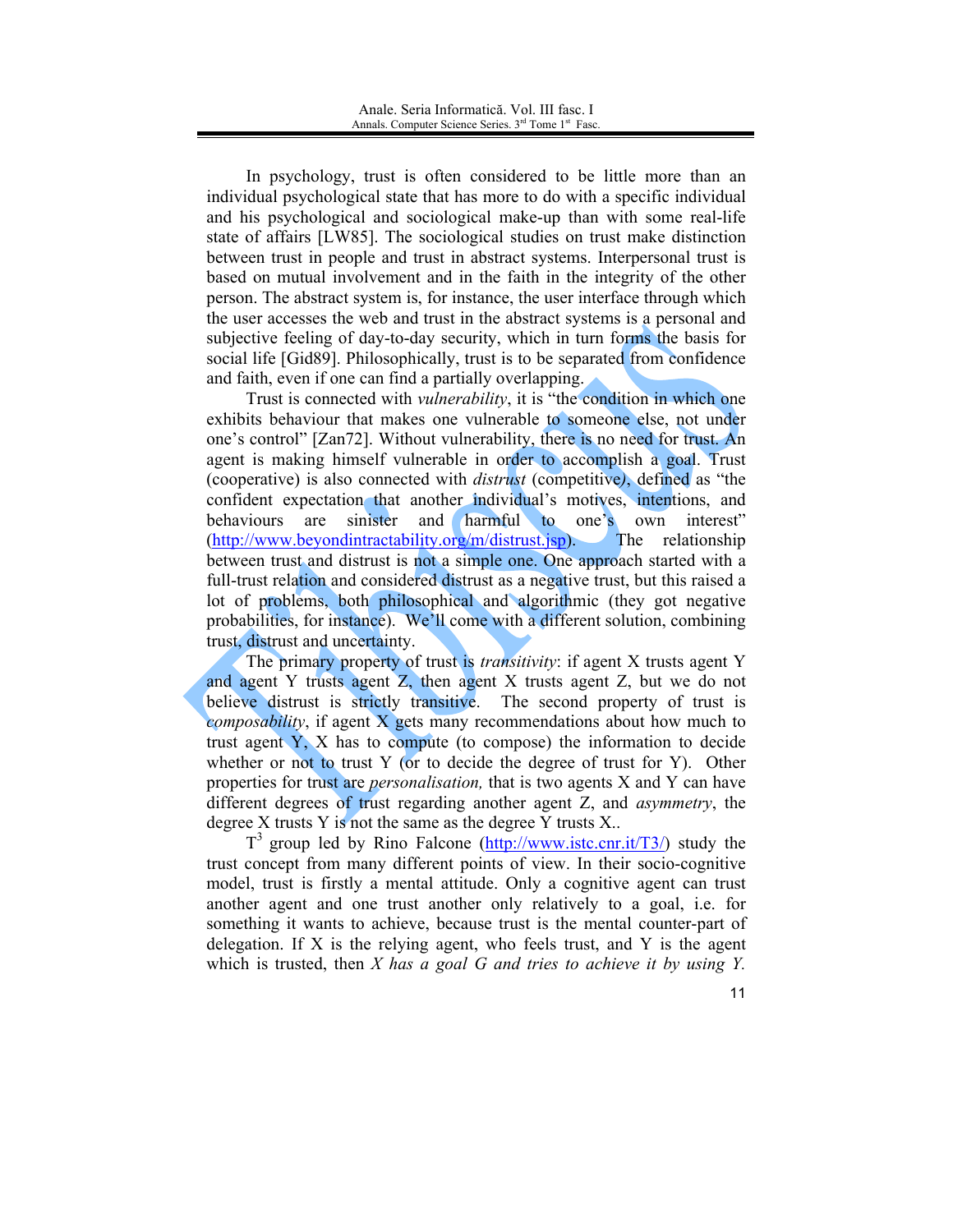Secondly, then X has some specific beliefs, such as *competence* belief and *disposition* belief (prototypical components of trust as an attitude towards Y), *dependence* belief, and *fulfilment* belief. The beliefs and the goal G define X's trust in Y in delegation.

The net result of this increased mixture of perspectives is the fact that there are many different types of trust and it means something different in each discipline or context. The cumbersome point at which theories start to diverge from one other is the identification of the grounds on which acts of trust may be based on. For instance, a group of economists or computer scientists will see trust as based on calculations, in contrast to a group of sociologists who will base trust on common values and moral orientation [Dal $05$ ].

Reputation is closely related to trust. It has a global feature, as opposed to trust which is viewed from a local and subjective perspective. and a subjective feature, that is reputation is an opinion. A reputation can be defined as "an import of the past behaviour of an entity" [DeDa03]. Reputation typology comprises context, personalisation, individual or group, direct or indirect (prior-derived, group-derived and propagated) [Mui02]. Reputation of  $X$  can be computed as the average trust of all other entities towards  $X$ . An agent  $X$  can evaluate the reputation of another agent Y, either based on its own experiences (with Y) or based on the evaluation (of Y) by others. In the former, if agent Y is cheating, the agent X can be cheated a large number of times before it is able to discover it. In the latter, X has to verify the information it receives from peers about Y. Sometimes reputation is based on *recommendations*, "an expressed opinion of an entity that some another entity is reputable which opinion the recommender is responsible for" [Gri04] and reputation is the mean of the recommendations received by an agent [DeDa03]. Recommendations are contextual, for instance an agent can get different recommendations for its different attributes. A good example of system based on reputation is eBay (www.ebay.com).

From our point of view, trust is built from beliefs and reputation, "...trust is a bet about the future contingent actions of others" [Szt99]. One can notice that there are two bricks in this definition, belief and commitment: a person believes that the trusted person will act in a certain way; trust occurs when that belief is used as the foundation for making a commitment to a particular action. Trust management is an important topic (and a young field), as indicated by the substantial number of research projects that have been initiated in the last decade, many trust-modelling technologies, many metrics for empirical validation, and the lack of unified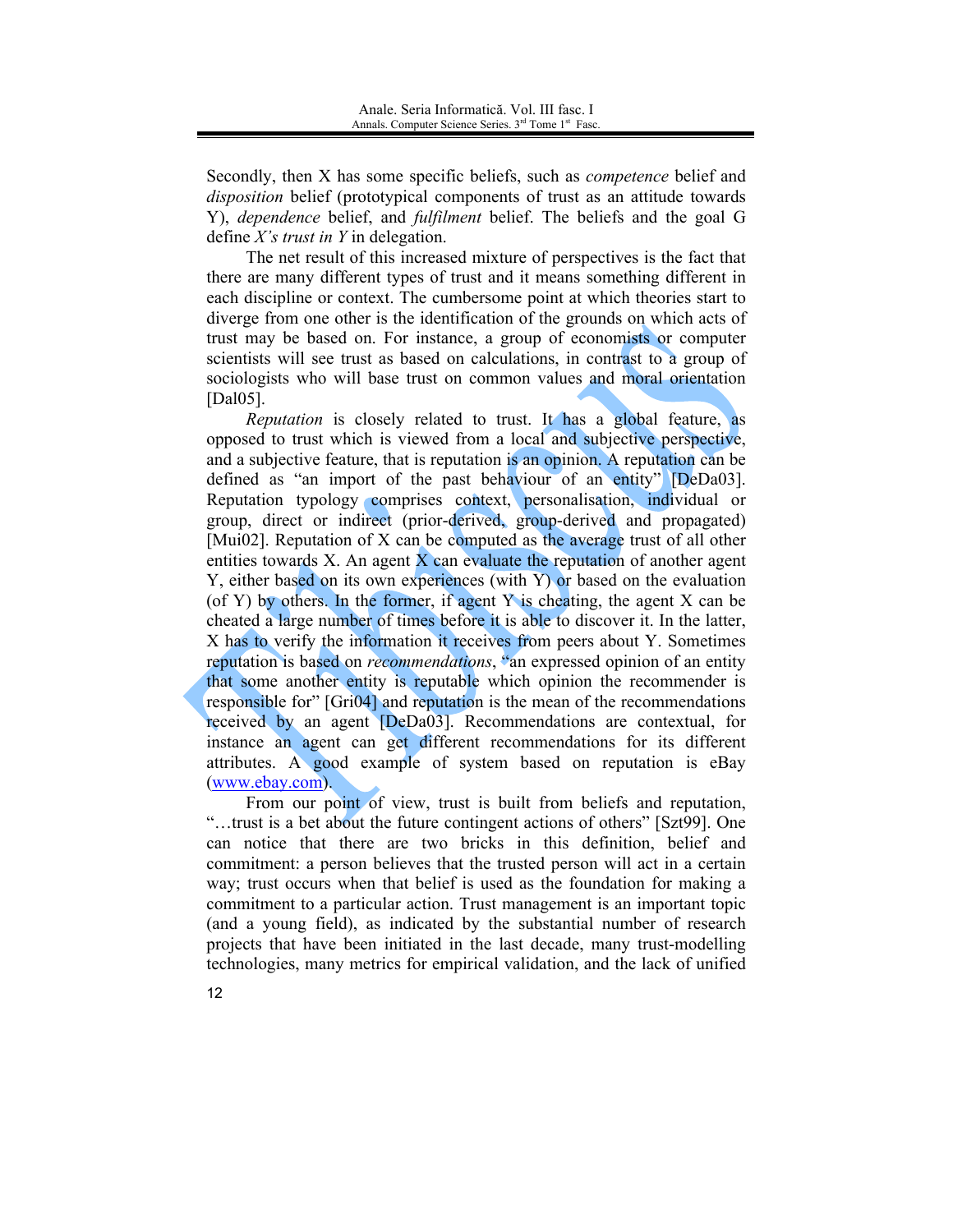research direction. It is "the activity of collecting, codifying, analysing and presenting evidence relating to competence, honesty, security or dependability with the purpose of making assessments and decisions regarding trust relationships for Internet applications" [Gra01]. An agent must build trust models that are reliable, generic, efficient, adaptable, scalable, and flexible.

### 3 Contexts



The main place where trust is required in this changing world is electronic commerce. By its nature, e-commerce uses and has to build trust between partners that have never traded with each other before. One approach in the literature is to consider trust in relation with the history of exchanges between agents, as in [KBCS00], but a main feature of e-commerce is globalisation and first trade situations, so trust can be build through electronic trade-procedure, as presented in [BLW99]. Another approach consists of interpreting trust-building services as a generalisation of the services of a trusted third party (TTP) in public key infrastructure (PKI), which is using digital certificates [TT00, TT02, Tan03]. The key point of the model is that an agent only engages in a transaction if its level of trust exceeds his personal threshold.

One of the new trends of the web is the proliferation of a number of web-based services that try to help netizens develop networks of friends, friends of friends, to establish new personal contacts or even better business contacts. The given name for these services is *social-networking sites* and their goal is to help netizens build new friendships by connecting people to new people with similar interests or requirements through the web. Generally, to use these services, which are mostly free, one just has to feed in her personal/professional details and register with them. Once registered with a service, she can start building the network by inviting other members to join the service.

Web-based social networks (WBSN) have disseminated rapidly since their inception in the mid-90s and they represent a challenge to traditional ways of thinking

about social networks. For the first time, the scientists have the opportunity to research in vivo huge amounts of individuals connected in a network without using simulation but mathematical and structural types of analysis. networking Examples of such popular sites are Orkut (http://www.orkut.com/index.html), a service being projected as the one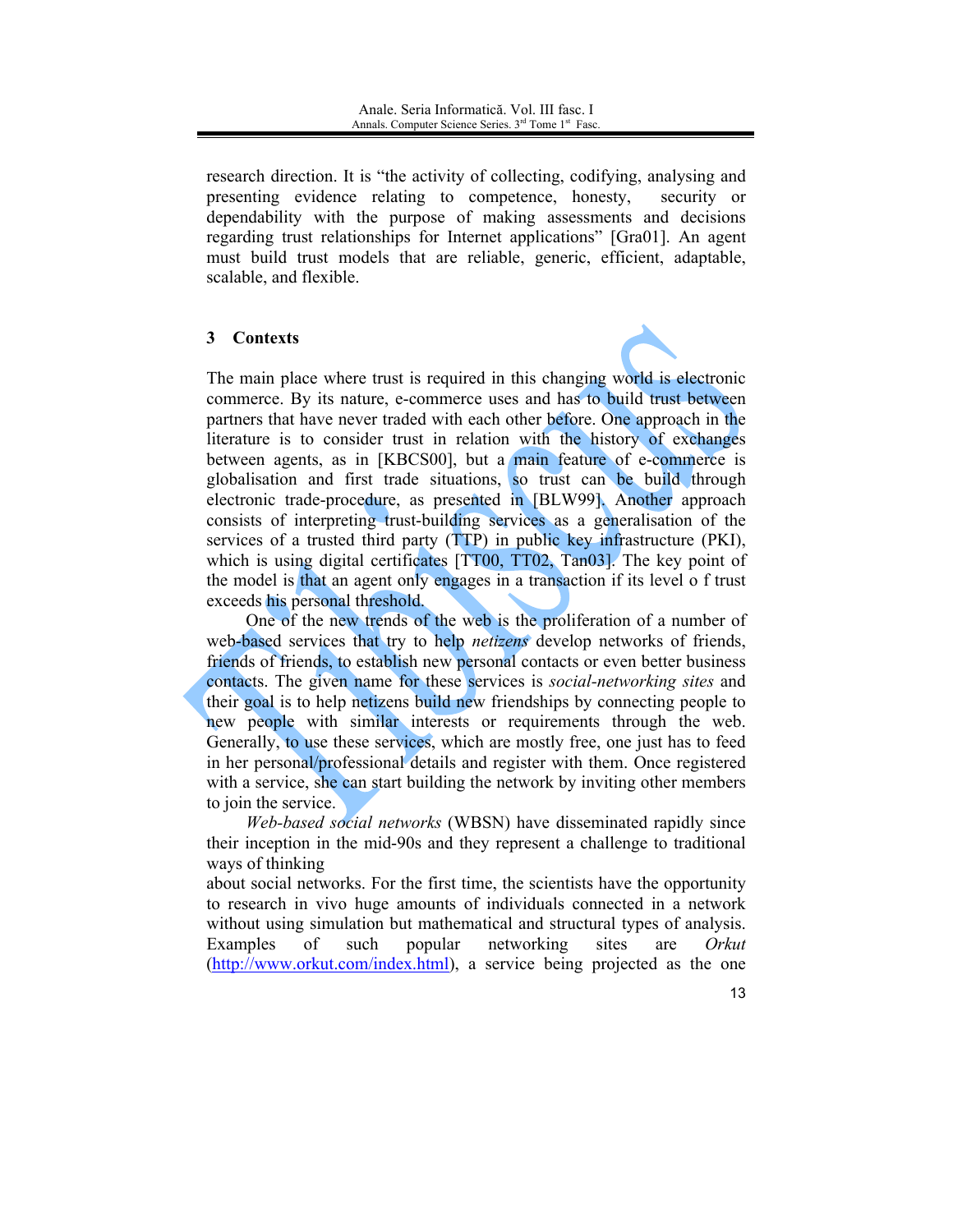affiliated to Google, *LinkedIn* (https://www.linkedin.com/), a service that professionals/business people, Tickle (http://tickle.com). targets CouchSurfing  $(http://hi5.com)$ ,  $(http://www.couchsurfing.com/), \quad Hi5$ *Friendster* (http://www.friendster.com/index.jsp), etc.

Another trend is an emerging technology that allows web authors define their relationships to the authors of other sites. "A *blog* (weB LOG) is basically a journal that is available on the web. The activity of updating a blog is called *blogging* and someone who keeps a blog is called a *blogger*. Blogs are typically updated daily using software that allows people with little or no technical background to update and maintain the blog" (Matisse Enzer, http://www.matisse.net/files/glossary.html). Postings on a blog are almost always arranged in chronological order with the most recent additions at the beginning. Usually, a blog has a component called *blogroll*, where the blogger inserts links to other blogs that he regularly reads. In recent years, *blogs* and *blogrolls* have become the fastest growing area of the Web.

By just providing a link to another blog, a reader will not get any idea about the relationship the blogger has with the target blog's author. The technology XFN (XHTML Friends Network) addresses this issue by providing a simple way to represent human relationships (friendship, professional, geographical, family, romantic, etc.) using hyperlinks. XFN enables web authors to indicate their relationship(s) to the people in their blogrolls simply by adding a rel attribute with a space-separated list of relationships to their <a href> tags. The possible values of relationship are pre-defined and in most cases are deliberately open to interpretation: aquaintance, friend, met, co-worker, collegue, co-resident, neighbor, child, parent, sibling, spouse, muse, crush, date, kin, contact, me, and sweetheart. For instance, suppose John is a friend of yours whom you have met in real life and he owns the site http://www.goodnews.com. When you add that site to your list of links, you can specify that its owner is a friend that you have met in real life. The link that is created will be of the form: <a href="http://www.goodnews.com/" rel="friend met">John</a>

 $XFN$  Graph (http://xfngraph.sourceforge.net/) is an open-source project to build a tool for visualising the relationships between bloggers who mark up their blogrolls with XFN. XFN Graph uses this information to draw spider diagrams showing how sites link to one another.

The Friend Of A Friend (FOAF) project is about creating a Web of machine-readable homepages describing people, the links between them and the things they create and do (http://foaf-project.org/). If one publishes documents in the FOAF format, then the machines will be able to use them;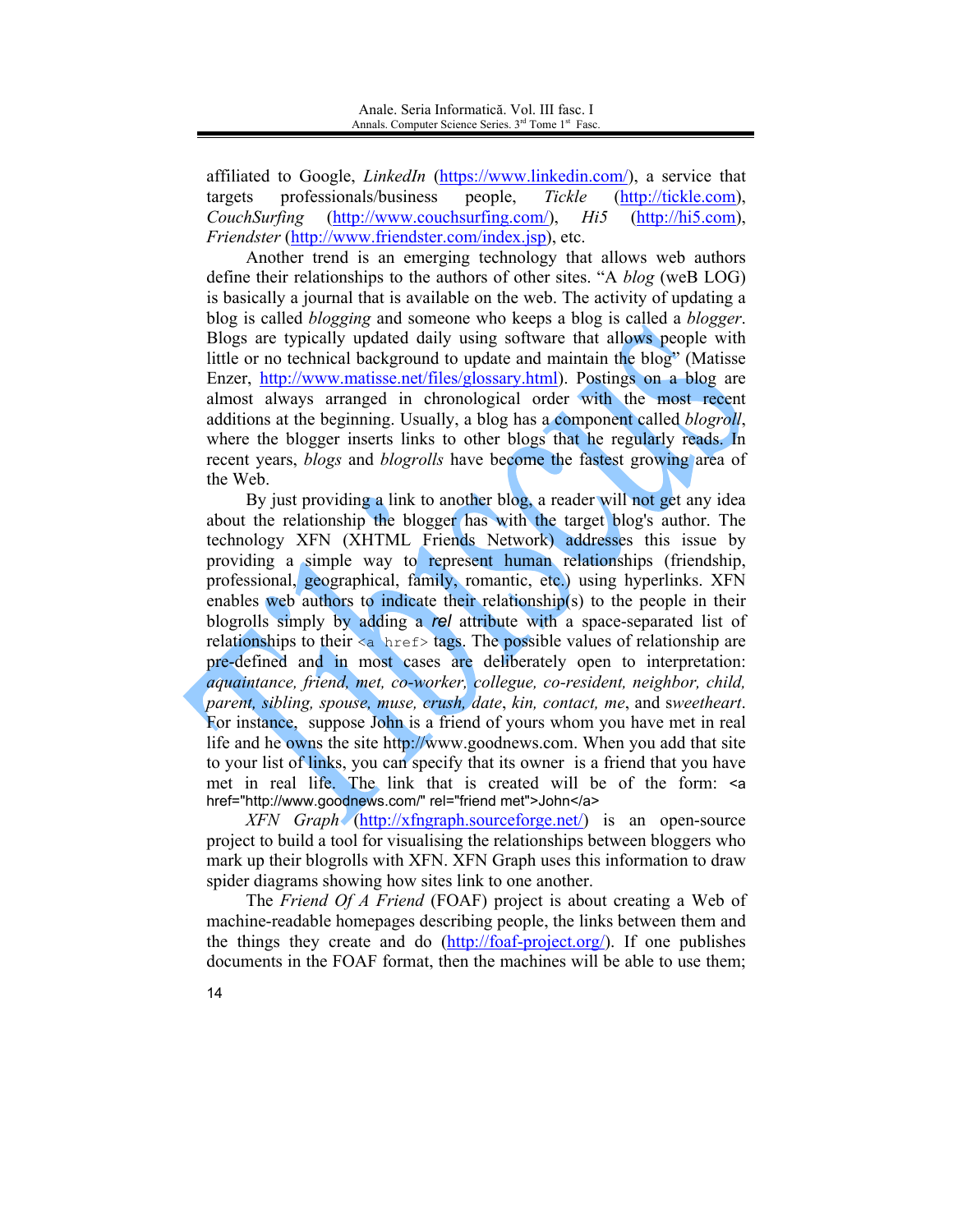for instance, the machines will follow *see also* links from one document to another.

The framework is based on a set of definitions designed to describe people, membership in groups, and social connections, and used to build the dictionary of terms able to express queries about the world. The documents are produced using the XML syntax, enhanced with the conventions of RDF (Resource Description Framework). Some examples of constructions are: foaf:Person, foaf:Document, foaf:Image, alongside with some properties of those things, such as foaf:name, foaf:mbox, foaf:homepage etc., as well as some kinds of relationship that hold between members of these categories, such as foaf: depiction (it relates something (e.g., a foaf: Person) 0 a foaf: Image). More details about each term and its use can be found at http://xmlns.com/foaf/0.1

The *trust ontology* (http://trust.mindswap.org/ont/trust.owl) is software written in OWL/RDF that allow people to rate (on a scale from  $1$  to  $10$ ) how much they trust other people, namely 1 means no trust and 10 means total trust. There is no notion of explicit distrust in this ontology.

Another problem is how to provide secure, continuous and efficient connectivity for a mobile unit in an ad-hoc network or even in a structured one (point-of-access based). Ad-hoc networking allows enterprises to create spontaneous networks that are coordinated on-the-fly using point-to-point technology. Usually, it means a collection of wireless mobile hosts forming a temporary network, without the aid of any centralised infrastructure or administration. Their main areas of application are military domain (meshcube), conferences, meetings, lectures, attachments to WLAN, UMTS, networks for cabdrivers and police, and catastrophes.

These networks are based on a fundamental assumption that the nodes will cooperate and not cheat. In a mobile ad-hoc network (MANET), the participants are used to route communication traffic from senders to receivers, every participating node executing a routing algorithm that allows messages to be directed towards the next node along a route to the receiver. The protocols have to take into account the mobility of the participants and the variation in the connectivity between associated parties. The main challenges are the dynamic topology (movement, node failure, energy), heterogeneous and decentralised control, limited resources (bandwidth, energy, processing ability), and unfriendly environment (selfish nodes, malicious attackers). To secure ad-hoc networks means to establish trust relationships in open environments, using an algorithm that evaluates trust among hosts (a host's trustworthiness affects the trust toward the hosts on the route). A related issue is intruder detection and removing, which, 15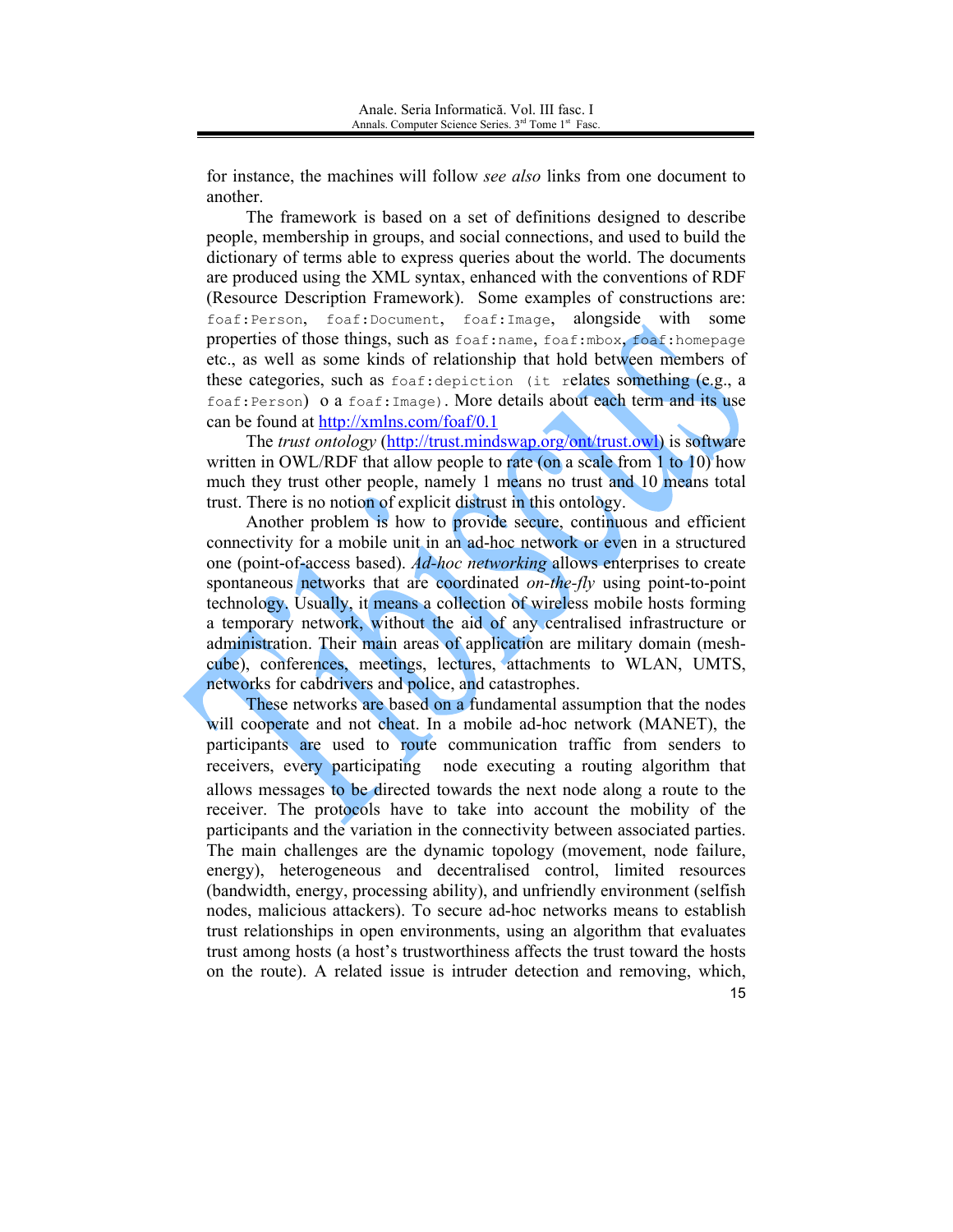again, will use trust information (the trust opinion of A towards an entity B in a certain context C).

#### The model 4

Trust evidence is seldom complete and certain so there is a need to compute it between any two participating agents. In our approach, we use a weighted directed graph  $G(V,E)$ , where vertices are the agents and a single trust relationship can be expressed as an edge  $A \rightarrow B$ , where A is the issuer (the trust originator) and B is the trust target. The weight function is

$$
w(A, B) : V \times V \to S
$$

where V is the vertex space (agents) and S is the opinion space. Each opinion in S consists of a *trust* value, a *distrust* value, an *uncertainty* value, and a *confidence* value. The first three values correspond to the issuer's estimate of the target's trustworthiness and the last value corresponds to the accuracy of this estimation. All values are fuzzy values, that is  $S = [0,1]^4$ and  $\forall s \in S$ ,  $s = s_B^A = (t_B^A, d_B^A, u_B^A, c_B^A)$ , with



The interpretation is obvious, for instance a high trust value may mean that the target is a trusted agent (a value of 1 means it is for sure). A value of 0 indicates either no previous experiences or just only bad experiences between the two actors. Notice the presence of the uncertainty function, such that trust and distrust for a given opinion do not sum to 1, still there is room for doubt. The above relation also allows us to consider S as  $S = [0,1]^3$ , getting rid of one of the values  $d$ ,  $t$ , or  $u$ , by computing it as the difference between 1 and the sum of the other two (for instance,  $d = 1 - t - u$ ). Taking into account the relation (1), the hypercube of all possible values can be reduced to a plane; these three values can be mapped into the interior of an equal-side triangle, a plane passing through points  $(1, 0, 0)$ ,  $(0, 1, 0)$ ,  $(0, 0, 0)$ 1). The parameters are not independent, for instance parameter  $t^A_B$  is the value of a linear function on the triangle which takes the value 0 on the edge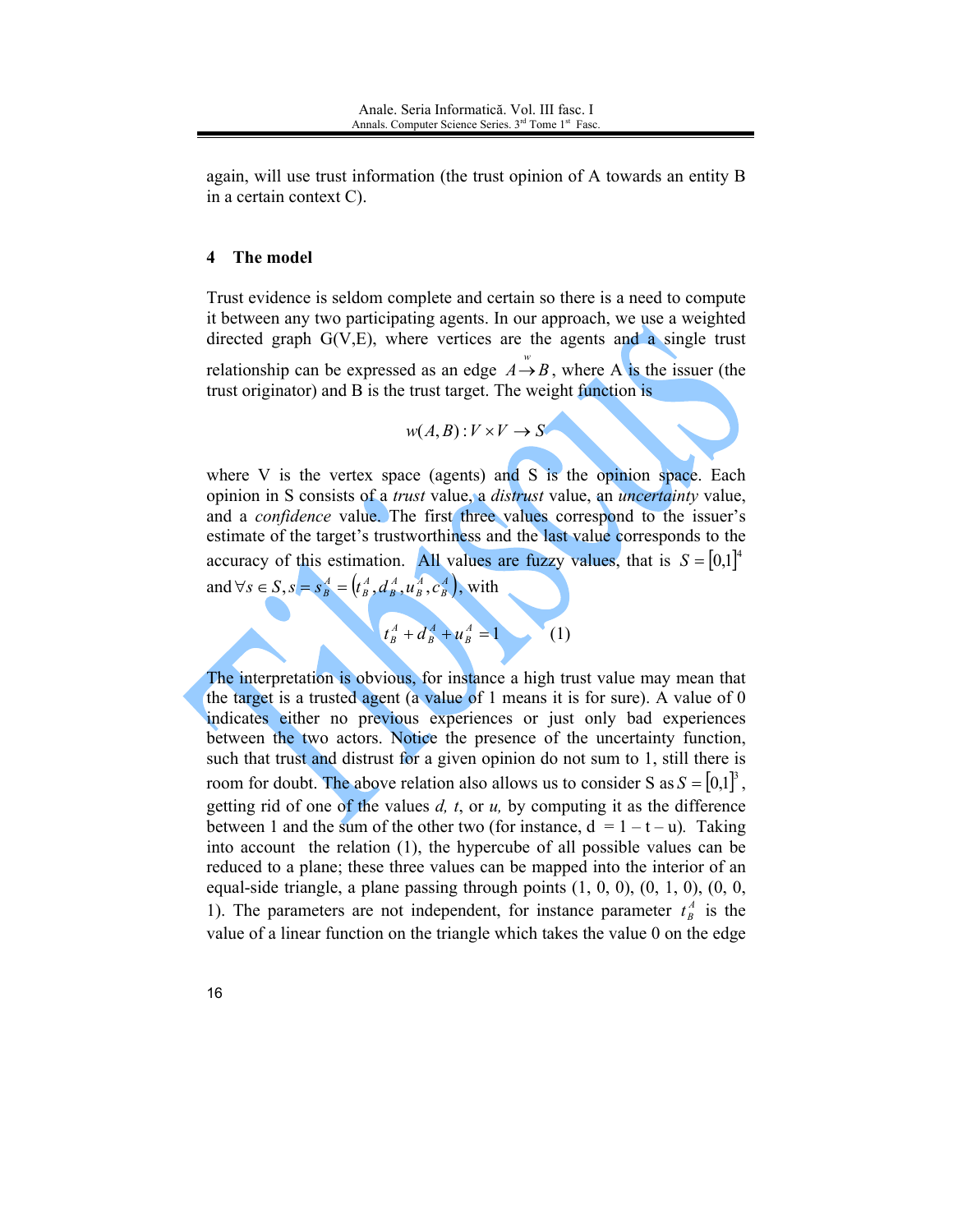

which joints the uncertainty and distrust vertices and takes value 1 at the trust vertex (sic!).

The confidence value  $c_B^A$  is function of the number of direct and indirect experiences between agents A and B and the black list flag. The black list flag is set by the agent to prevent recommendations from the selected set. A high confidence value means that the target agent B has passed a large number of tests that the issuer agent A has set or the two have interacted for a long time and B is not on the black list. At the first contact between the two agents, the confidence is zero. More, it is a time function, so if two agents do not interact for a long period, the confidence will diminish. All four values are set by the issuer agent based on local observations (e.g. monitoring neighbours for evidence of malicious behaviour).

There are two kinds of problems that can be solved with this approach and both use paths in the graph G. If agents A and B are not neighbours in the graph (there is no edge between them), then  $w(A, B)$  can be computed as a function of the weights of the intermediate nodes (if the path exists) and the most trusted path between agents A and B can be computed as being the one with highest trust values and lowest distrust values of the intermediate nodes. The solution in the literature [JoPo05, TB04] is to use semiring operators to combine the fuzzy values, namely to use  $\otimes$  operator to combine opinions along a path, and  $\oplus$  operator to combine opinions across paths; in other words, given a path  $p = (v_0, v_1, ..., v_n)$  and weights of the path's edges,  $\otimes$  is the operator used to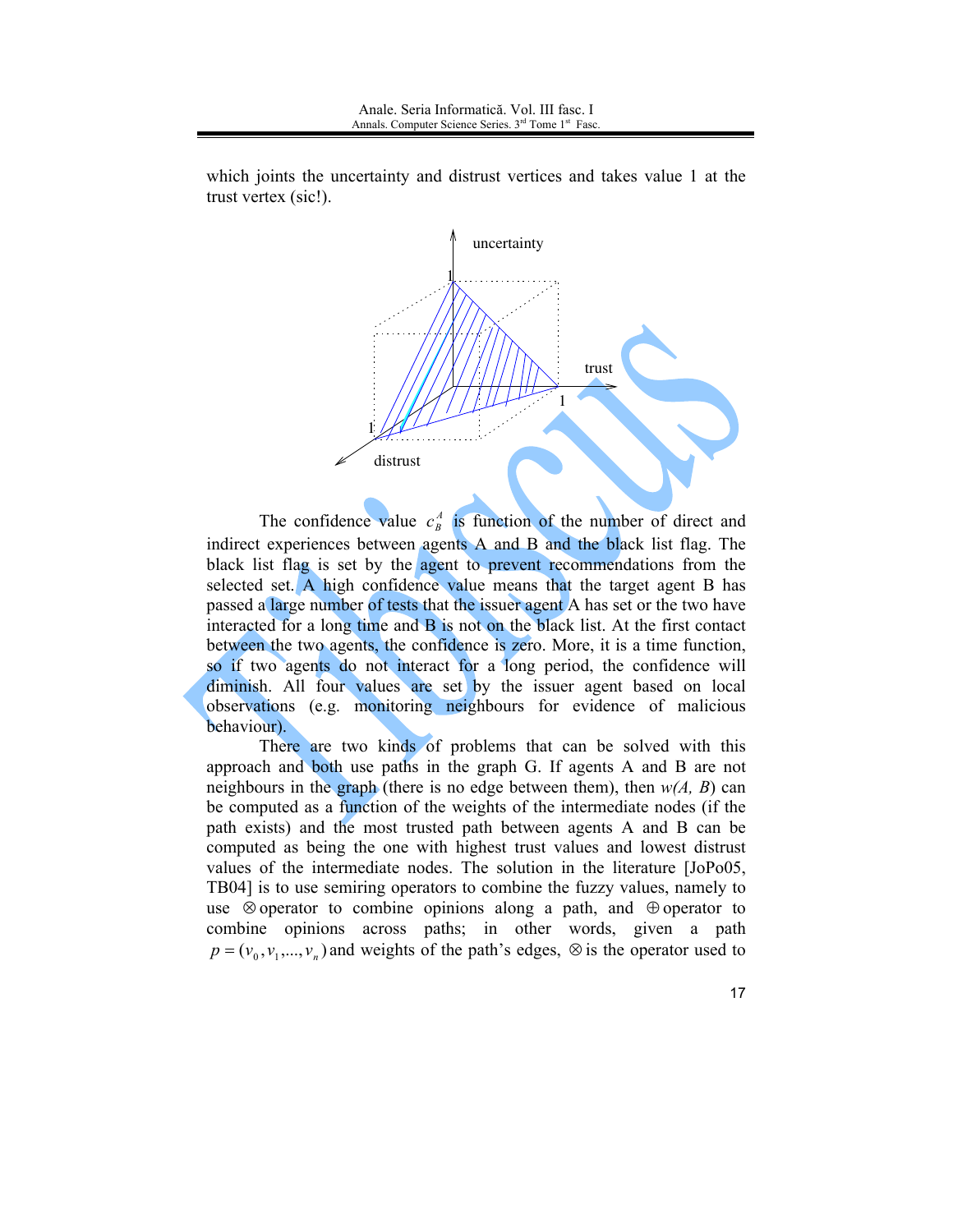calculate the weight of the path, and  $\oplus$  is the operator used to compute the shortest path weight

> $w(p) = w(v_0, v_1) \otimes w(v_1, v_2) \otimes ... \otimes w(v_{n-1}, v_n)$  $(2)$  $d_{ii} = \bigoplus w(p)$ , for all paths from i to j

Actually, this is nothing more then an example of using Floyd-Warshall-Kleene algorithm if the model graph  $G(V, E)$  has an edge labelling function with values in some star semiring S and we assume w  $(A, B) = 0$  for all nonedges (A, B). Recall that in a star semiring  $x^* = \sum_{i\geq 0} x^i$ ,

$$
(x+y)^* = (x^*y)^*x^*
$$
, and  
\n $(xy)^* = 1 + x(yx)^*y$ 

#### 5 **Conclusions**

We introduced the vast problem of trust between agents from different perspectives and sketched a method for computing trust propagation in a formal way. In future work we plan to refine the model and to provide more computational tools, together with practical applications.

### **References**

| AHO0 | A. Abdul-Rahman, S. Hailes - Supporting Trust in Virtual                       |
|------|--------------------------------------------------------------------------------|
|      | <i>Communities.</i> Proceedings of the 3 <sup>rd</sup> Ann. Hawaii Int'l Conf. |
|      | System Sciences, vol. 6, 2000                                                  |

- R.W.H. Bons, R.M. Lee and R.W. Wagenaar Computer-[BLW99] aided Auditing of Interorganisational Trade Procedures. International Journal of Intelligent Systems in Accounting, Finance and Management, vol. 8 (1999), 25-44
- [Dal $05$ ] K. Dalen - Trust and Distrust. Ph.D. Thesis, Department of Comparative Politics, University of Bergen, 2005
- $[DeDa03]$ P. Dewan and P. Dasgupta - Trusting Routers and relays in Ad hoc Networks. Proceeding of the 2003 Int'l Conference on Parallel processing Workshops (ICPPW'03)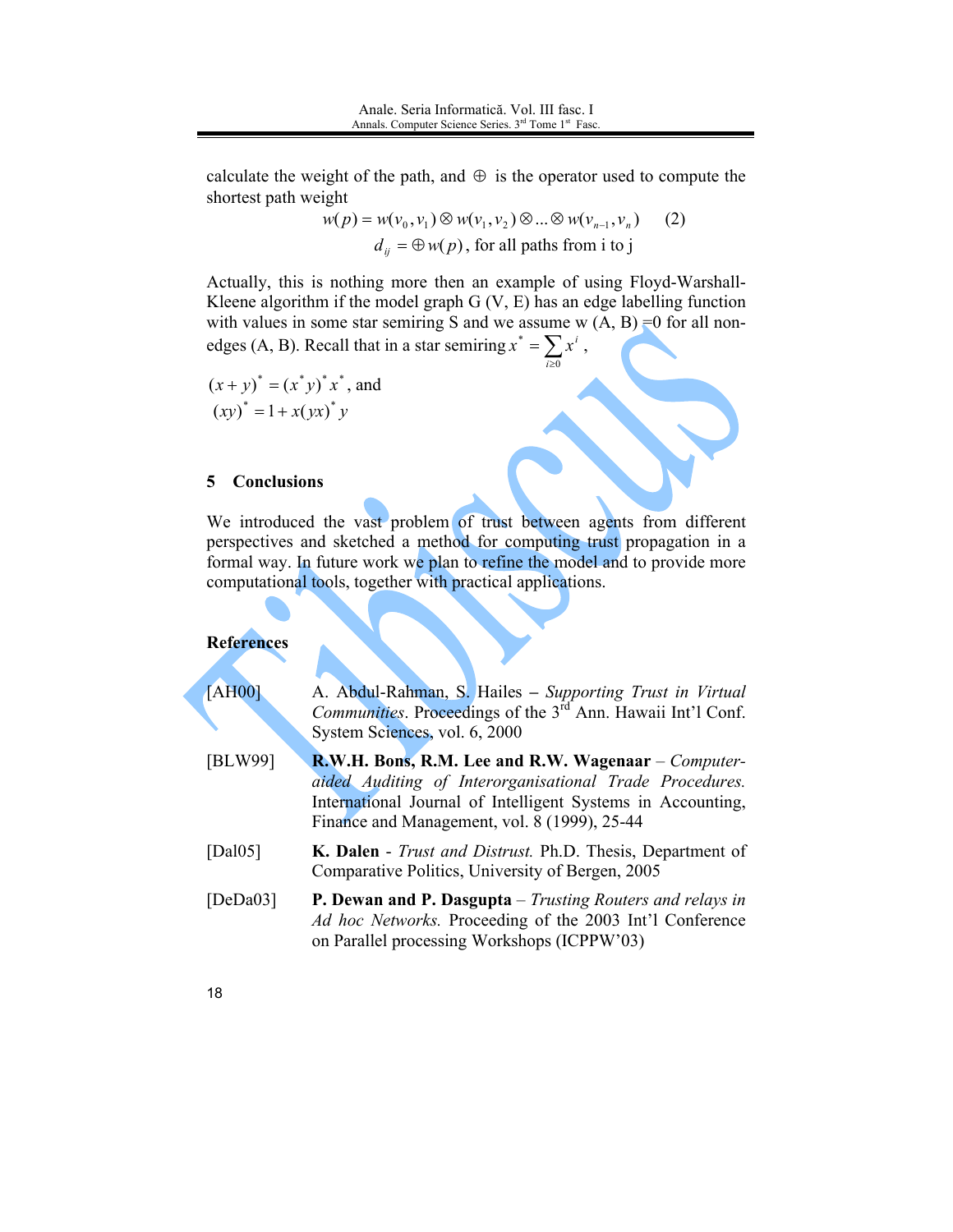- [ $Gar90$ ] **P. Gardenfors** - The dynamics of belief systems: Foundations vs. coherence theories. Revue Internationale de Philosophie (172), 24-46, 1990
- $[Gid89]$ A. Giddens - Consequences of Modernity. Stanford University Press, 1989
- T. Grandison Trust Specification and Analysis for Internet  $[Gra01]$ Applications. Imperial College of Science, Technology and Medicine. London. MPhil/PhD Report, 2001. http://www.doc.ic.ac.uk/~tgrand
- $[JoPo05]$ A. Josang and S. Pope - Semantic Constraints for Trust *Transitivity.* Second Asia-Pacific Conference on Conceptual Modelling (APCCM2005)
- V.S. Grishchenko A fuzzy Model for Context-Dependent  $[Gri04]$ Reputation. Trust, Security and Reputation Workshop at ISWC 2004, Hiroshima
- P. Keen, C. Balance, S. Chan and S. Schrump Electronic [KBCS00] Commerce Relationships: Trust by Design, Prentice Hall, NJ
- $[KR97]$ **R. Khare and A. Rifkin** – Weaving a Web of Trust. World Wide Web Journal 2 (1997), 77-112
- $[KM91]$ H. Katsuno and A. O. Mendelzon  $-$  On the difference between updating a knowledge database and revising it. Proceeding of the  $2<sup>nd</sup>$  International Conference on Principles of Knowledge representation and Reasoning (KR91), 1991
- [LMB98] R.J. Lewicki, D.J. McAllister, and R.J. Bies - Trust and Distrust: New Relationships and Realities. Academy Of Management Review, 23, 438-458, 1998
- $[LW85]$ **D. Lewis and A.J. Weigert** – Social Atomism, Holism, and *Trust.* The Sociological Quarterly 26, no. 4, 455-471, 1985
- $[MC96]$ D.H. McKnight and N.L. Chervany - The Meanings of Trust. Technical Report MISRC working Paper Series 96-04, 1996
- [ $Mui02$ ] **L. Mui** – Computational Models of Trust and Reputation: Agents, Evolutionary Games and Social Networks. PhD Thesis, MIT, 2002